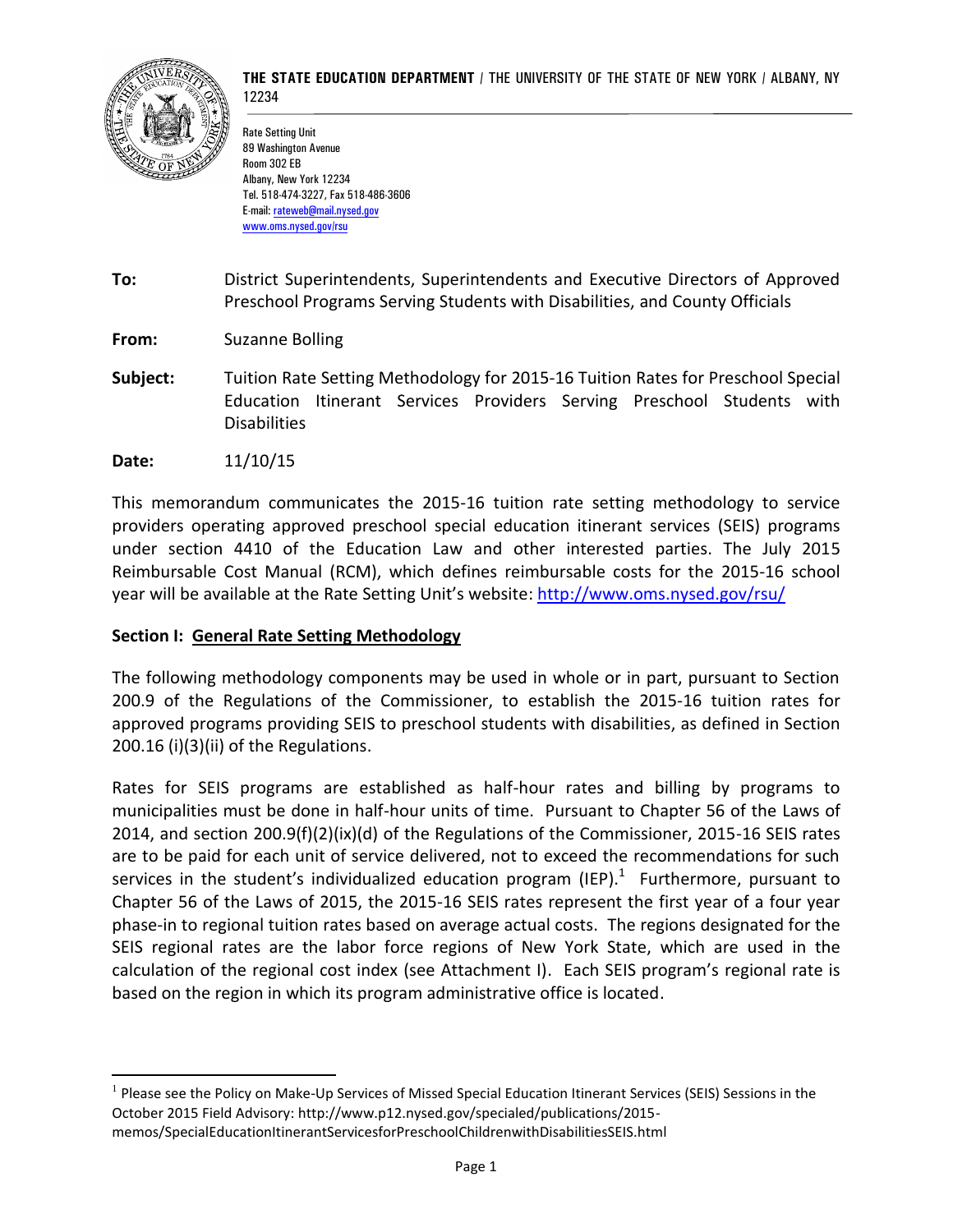The SEIS regional rates calculated in 2015-16 are calculated by dividing the 2011-12 reimbursable expenditures within a region, after adjustments, by 93 percent of the 2011-12 mandated billable units of service within the corresponding region. In order to phase-in the SEIS regional rates over a four year period, each SEIS program will continue to receive an individual rate over this period. SEIS programs will receive a year one phase-in rate for 2015- 16; a year two phase-in rate for 2016-17; and year three phase-in rate for 2017-18; and a year four phase-in rate for 2018-19, which will result in the same regional rate being issued for all providers whose administration offices are located within the same geographic region. A future tuition rate setting methodology established by the Department and approved by the Division of the Budget may alter or amend the SEIS regional rates, if warranted.

As in previous years, each provider's financial data is reviewed by staff of the Rate Setting Unit (RSU) and any necessary adjustments are made in accordance with section 200.9 of the Commissioner's Regulations and the Reimbursable Cost Manual (RCM), as applicable. This process is completed prior to the application of cost screens. The basic components of the tuition rate setting methodology and other factors used to calculate the SEIS regional rates are described below:

A. Minimum Billable Units, Teacher Compensation Median Adjustments & Supervising Teacher Reclassification

In addition to the individual adjustments made pursuant to regulation and the RCM, the following specific adjustments were made to all providers' 2011-12 reported financial data in the calculation of the SEIS regional rates, prior to the application of cost screens:

- 1. Minimum Billable Units Adjustment: In accordance with Section 200.9(f)(2)(ix)(c) of the Commissioner's Regulations, an adjustment to the teacher session hours paid was made if billable time did not constitute a certain percentage of teachers' total employment hours. Attachment II reflects the percentage thresholds of billable time each program must meet, depending on the county in which the program's administration offices are located. The thresholds are based on geographic sparsity; counties with fewer students per square mile enrolled in public school districts have lower thresholds. No adjustment is applied where the billable time meets the applicable threshold of 66, 64, 62, or 60 percent of teachers' total employment hours.
- 2. Teacher Compensation Median Adjustment: Teacher salaries and fringe benefits paid were reduced if total compensation exceeded the 2011-12 median salary of full-time special education teachers in the public school districts located within the county, or for the New York City School District within the New York City region, in which the SEIS program is located plus the statewide public fringe benefit rate for 2011-12, of 47.91 percent. 2
- 3. Supervising Teacher Reclassification: Supervising teacher salaries and fringe benefits were reclassified to Position Title Code 518 – Supervising Teacher so that the associated costs would be categorized as non-direct care expenses for the purposes of calculating the SEIS regional rates.

 $\overline{a}$ 

<sup>&</sup>lt;sup>2</sup> Salary percentiles may be accessed a[t http://www.p12.nysed.gov/irs/pmf/2011-12/2012-Stat-04.pdf.](http://www.p12.nysed.gov/irs/pmf/2011-12/2012-Stat-04.pdf)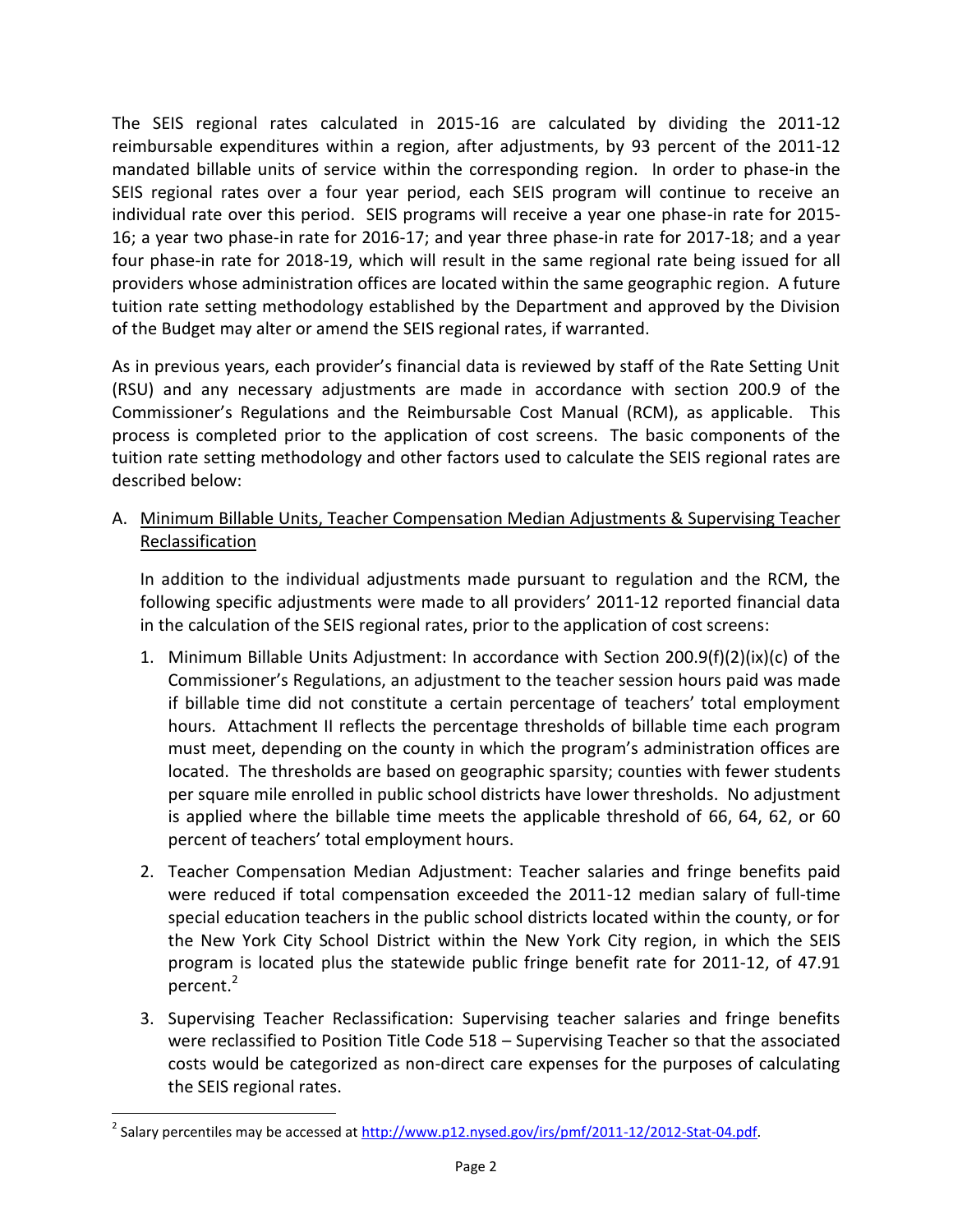# B. Prospective Trend Factor

For the 2015-16 year one phase-in rates, no trend factor was applied to reimbursable 2011- 12 base year costs for all SEIS programs.

# C. Non-direct Care Cost Parameter

The non-direct care cost parameter limits the amount of non-direct care costs that will be reimbursed through the tuition rate to 25 percent of the reimbursable costs after adjustments. The reimbursable limit for non-direct care costs can be calculated by multiplying adjusted direct care costs by .3333, which is the ratio of 25/75 for non-direct care/direct care costs.

#### D. Applied Revenues

Applied revenues are subtracted from total adjusted costs after the application of the nondirect care cost parameter.

# E. Total Cost Screen

Half of the amount removed by the 2011-12 total cost screen was not applied to reimbursable costs for: all programs located in the state whose 2011-12 reconciliation tuition rates were less than the regional weighted average rates for 2011-12; programs having a billable time threshold of 60, 62 or 64 percent; and programs located in the North County, Finger Lakes, Western, and the combined region of Mohawk Valley, Central, and Southern Tier regions.

#### F. Student Absentee Factor

The SEIS regional rates are calculated by dividing the 2011-12 reimbursable expenditures within a region, after adjustments, by 93 percent of the 2011-12 mandated billable units of service within the corresponding region. This calculation provides a student absentee factor of seven percent and results in programs being held harmless to the 2011-12 per unit cost of reimbursement once 93 percent of the mandated billable units of service are provided.

#### G. 2015-16 Reconciliation Process

The 2015-16 year one phase-in rates to SEIS regional rates will not be subject to reconciliation.

#### H. Rates Based on Audit

The 2015-16 year one phase-in rates shall be subject to adjustment based on a final audit of actual program expenses, revenues, enrollment and other relevant program information. The final audit report shall be used to establish tuition rates based on audit. The rates based on audit shall be developed by the Commissioner and certified by the Director of the Budget. Upon the certification of rates based on audit, any overpayment will be reimbursed to the appropriate municipality by the approved program, or any underpayment will be paid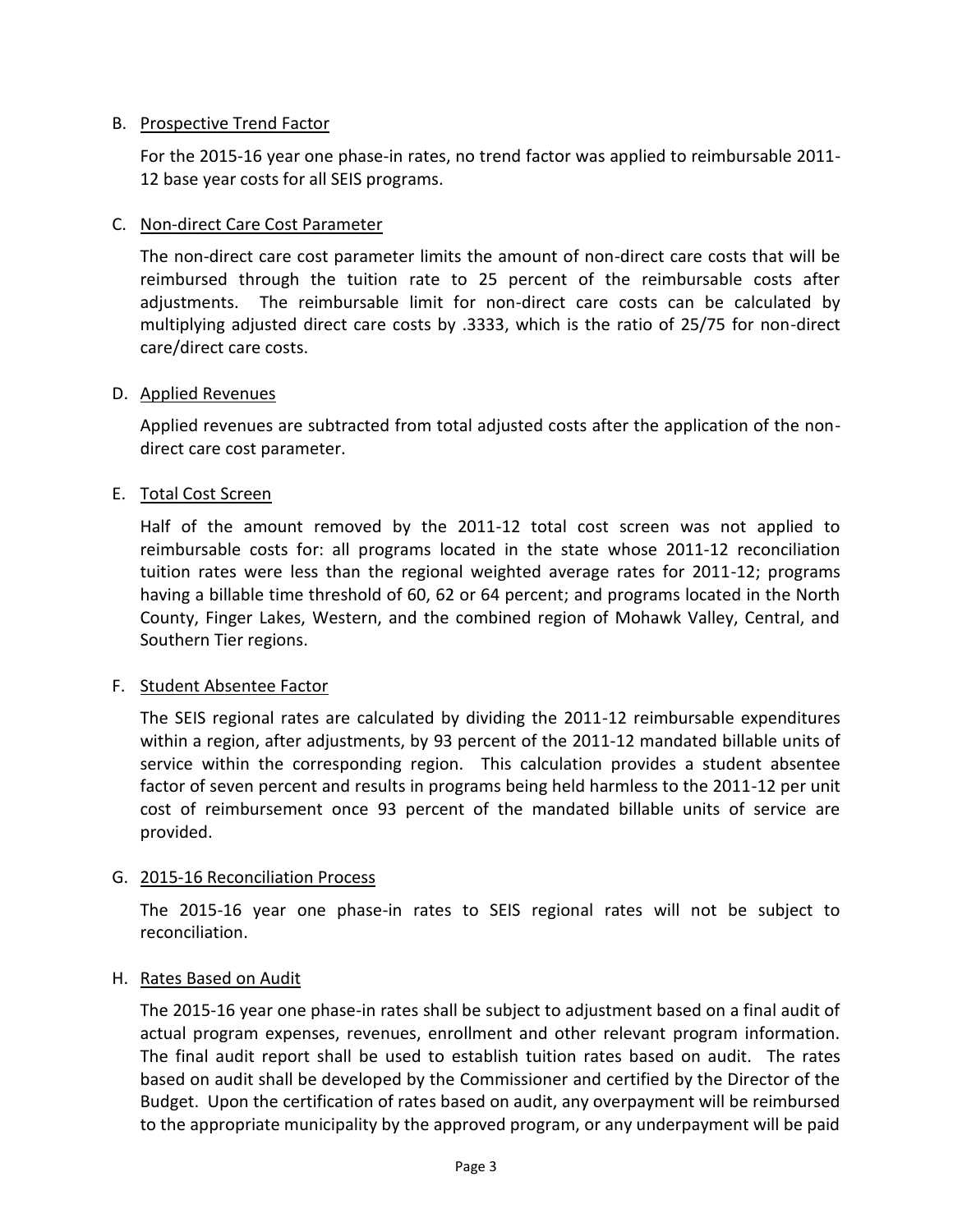by the appropriate municipality to the approved program. Any overpayment or underpayment to the appropriate municipality by the state shall be adjusted accordingly upon certification of the rates based on audit.

#### **Section II. Specific Provisions to the Rate Setting Methodology**

#### A. Four-Year Phase-in to Regional Rates

 $\overline{a}$ 

a. The SEIS regional rates are as follows:

| Region                              | <b>SEIS Regional Rates</b> |  |  |
|-------------------------------------|----------------------------|--|--|
| Long Island/New York City           | \$46                       |  |  |
| <b>Hudson Valley</b>                | \$40                       |  |  |
| <b>Capital District</b>             | \$36                       |  |  |
| North Country                       | \$32                       |  |  |
| Mohawk Valley/Central/Southern Tier | \$33                       |  |  |
| <b>Finger Lakes</b>                 | \$34                       |  |  |
| Western                             | \$32                       |  |  |

- b. SEIS regional rates will be phased-in over a four year period, starting with the 2015-16 rate year, and applied to each SEIS program's base year rate. For purposes of the phasein to regional rates, a program's "base year rate" is its 2015-16 Interim Rate or the most recently authorized reconciliation or audit rate. A seven percent absentee factor will be applied to the base year rate if the program's base year rate is below the 2011-12 weighted average rate by region<sup>3</sup> after the application of a seven percent absentee factor to the 2011-12 weighted average rate. The base year rate is then compared to the SEIS regional rate and the difference is either added to or subtracted from the base year rate following the schedule below.
- c. The following phase-in schedule will be applied to each program's base year rate:
	- i. 2015-16 Year One Phase-In at 15 percent of the difference between a program's base year rate and the SEIS regional rate.
	- ii. 2016-17 Year Two Phase-In at 40 percent of the difference between a program's base year rate and the SEIS regional rate.
	- iii. 2017-18 Year Three Phase-In at 70 percent of the difference between a program's base year rate and the SEIS regional rate.
	- iv. 2018-19 Year Four Fully Phased-In with the same regional rate being issued for all providers whose administration offices are located within the same geographic region.

 $^3$  The 2011-12 weighted average rates are calculated by dividing the 2011-12 total reimbursable costs within a region by the 2011-12 total number of adjusted units within a region.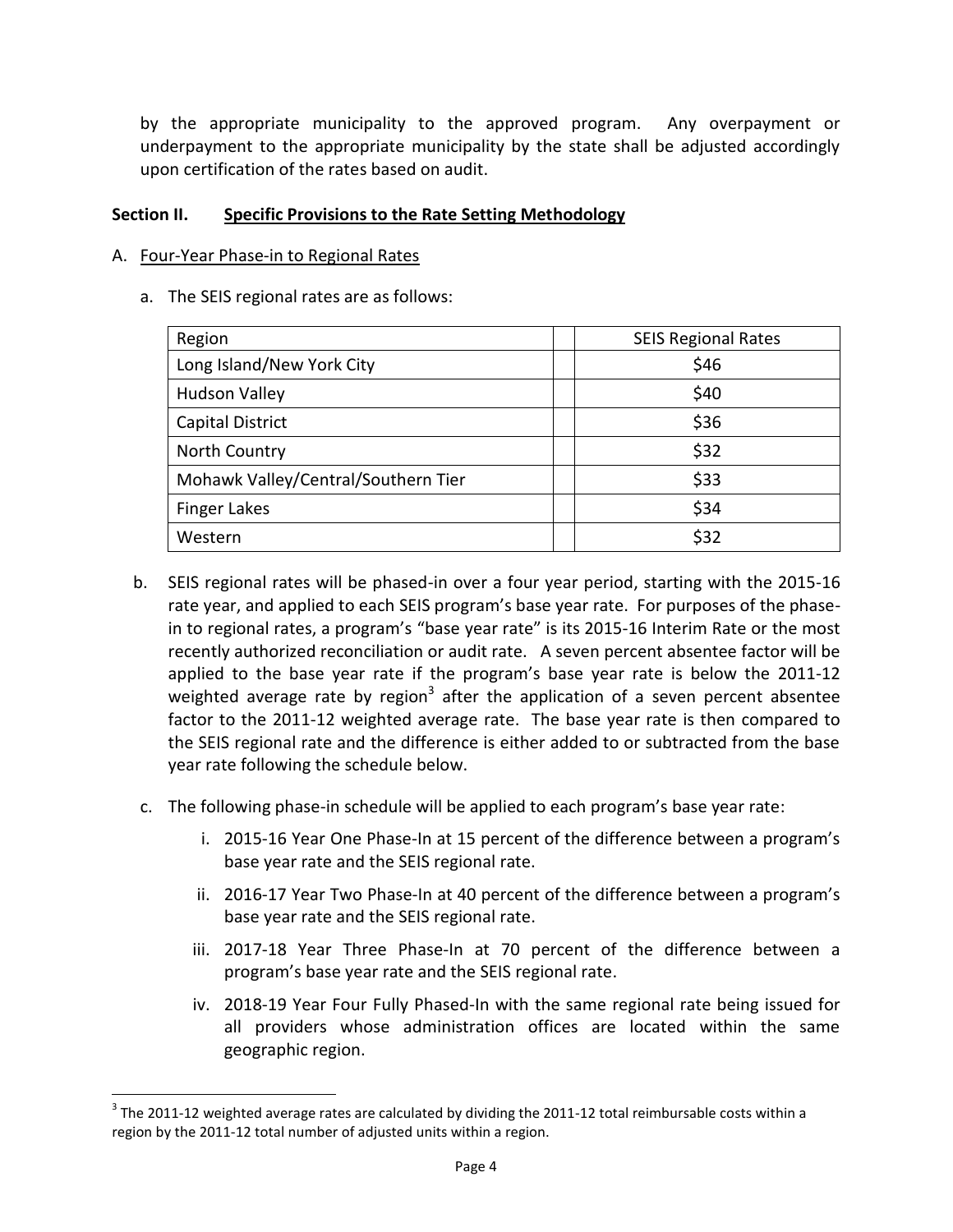# B. Programs Granted Initial Approval in 2015-16

SEIS programs granted initial approval in 2015-16 will have their 2015-16 rate established at the 2015-16 SEIS regional rate applicable to the region in which their administration offices are located.

# C. Interim Rates

For the 2015-16 school year, interim rates have been issued to approved SEIS programs, if warranted. These rates are in effect until the 2015-16 year one phase-in rates are certified.

# D. 2015-16 Regional Rates for Group Sessions

In instances where the IEP indicates that the student may receive group SEIS, the SEIS provider is to bill for each session at the applicable regional group rate corresponding to the number of students in attendance in the group when the service is provided. For example, if SEIS is delivered to a group of three students, the program may bill at the applicable group regional rate for three students in attendance, prorated equally among the students in attendance, and then bill to the appropriate municipality based on each student's municipality of residence. If SEIS is delivered to a group of two students, the applicable group regional rate for two students in attendance is to be prorated equally among the two students and then billed to the appropriate municipality based on each student's municipality of residence. In the case were SEIS is provided to one student, the provider is to bill at the individual group regional rate for one student in attendance, which is equivalent to the SEIS regional rate for the region where the provider's administration offices are located.

|                                     | Group                | Group                | Group                |
|-------------------------------------|----------------------|----------------------|----------------------|
| Region                              | <b>Regional Rate</b> | <b>Regional Rate</b> | <b>Regional Rate</b> |
|                                     | One Student          | Two Students         | Three Students       |
|                                     | in Attendance        | in Attendance        | in Attendance        |
| Long Island/New York City           | \$46                 | \$68                 | \$90                 |
| <b>Hudson Valley</b>                | \$40                 | \$58                 | \$78                 |
| <b>Capital District</b>             | \$36                 | \$52                 | \$69                 |
| North Country                       | \$32                 | \$48                 | \$60                 |
| Mohawk Valley/Central/Southern Tier | \$33                 | \$50                 | \$63                 |
| <b>Finger Lakes</b>                 | \$34                 | \$50                 | \$66                 |
| Western                             | \$32                 | \$48                 | \$63                 |

The above group SEIS regional rates are effective for 2015-16 with no phase-in period.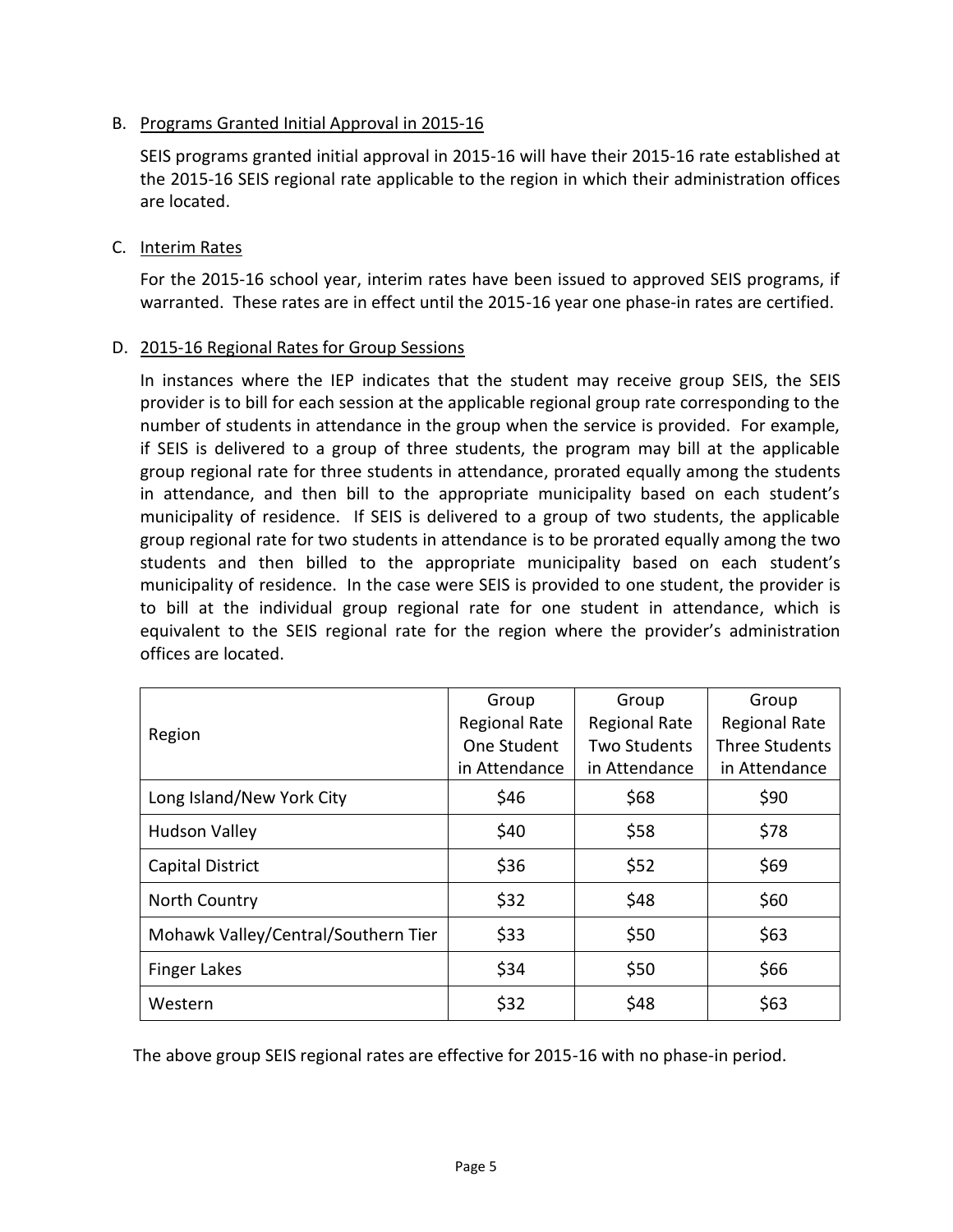The July 2015 Reimbursable Cost Manual (RCM), which defines reimbursable costs for the 2015- 16 school year will be available at the Rate Setting Unit's website; [http://www.oms.nysed.gov/rsu/.](http://www.oms.nysed.gov/rsu/) Inquiries regarding 2015-16 tuition rates should be directed to the RSU staff accountant who processed the school's 2013-14 financial reports. RSU staff telephone numbers and e-mail addresses are available at the Rate Setting Unit's Website at http://www.oms.nysed.gov/rsu/Contact Us/employees.html. The general office information is listed below:

> New York State Education Department Rate Setting Unit Room 302 Education Building 89 Washington Avenue Albany, New York 12234 Phone: (518) 474-3227 Fax: (518) 486-3606

Enclosures:

- Attachment I: Regional Cost Index Revised Department of Labor Regions
- Attachment II: Billable Time Threshold By County
- c: James P. DeLorenzo Steven Wright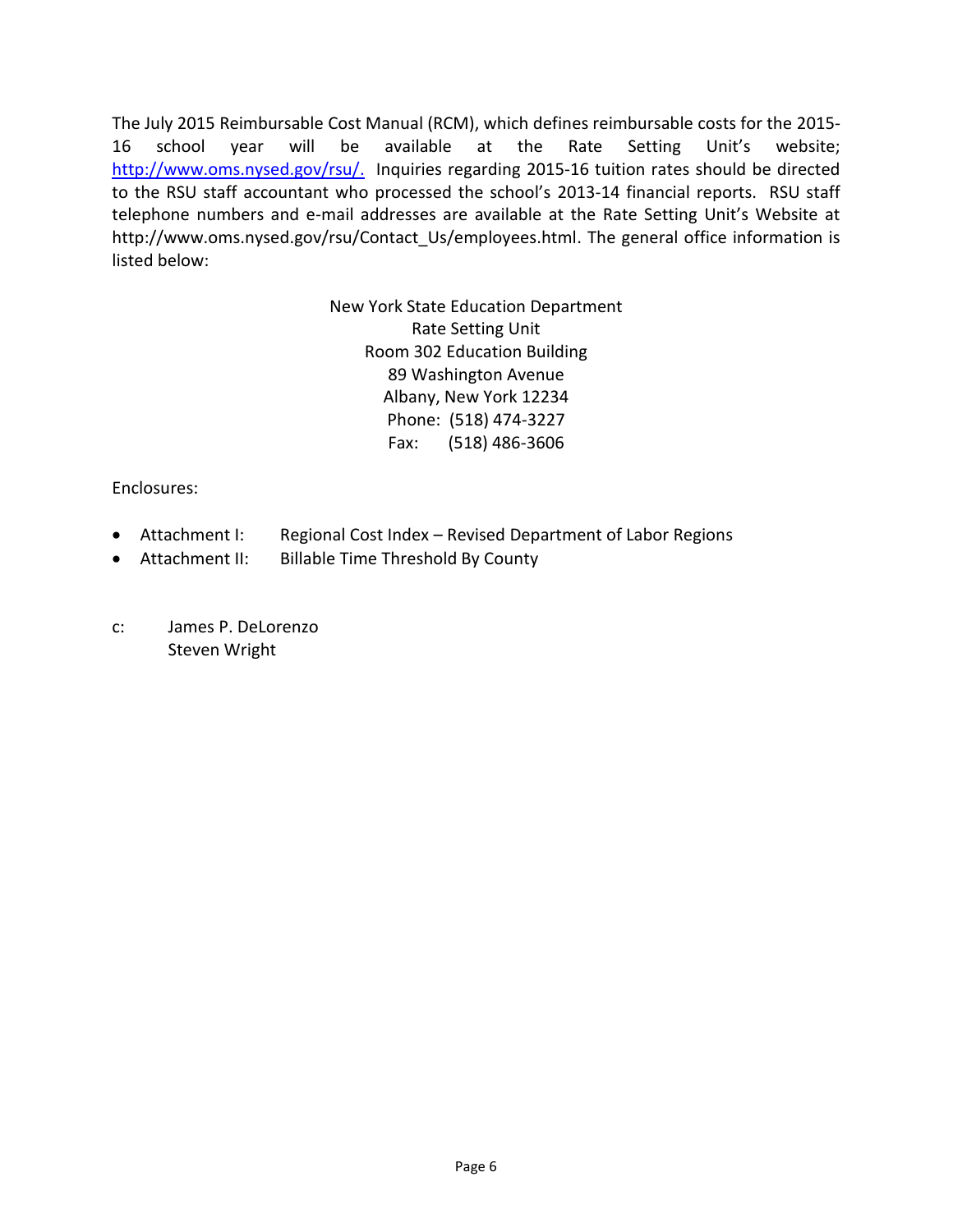# ATTACHMENT I 2012 REGIONAL COST INDEX- REVISED DEPARTMENT OF LABOR REGIONS

| <b>CAPITAL DISTRICT</b><br>Albany<br>Columbia<br>Greene<br>Rensselaer<br>Saratoga<br>Schenectady<br>Warren<br>Washington | <b>MOHAWK VALLEY</b><br>Fulton<br>Herkimer<br>Montgomery<br>Oneida<br>Otsego<br>Schoharie                            |
|--------------------------------------------------------------------------------------------------------------------------|----------------------------------------------------------------------------------------------------------------------|
| <b>CENTRAL</b><br>Cayuga<br>Cortland<br>Madison<br>Onondaga<br>Oswego                                                    | <b>NORTH COUNTRY</b><br>Clinton<br><b>Essex</b><br>Franklin<br>Hamilton<br>Jefferson<br>Lewis<br>St. Lawrence        |
| <b>FINGER LAKES</b><br>Genesee<br>Livingston<br>Monroe<br>Ontario<br>Orleans<br>Seneca<br>Wayne<br>Wyoming<br>Yates      | <b>SOUTHERN TIER</b><br><b>Broome</b><br>Chemung<br>Chenango<br>Delaware<br>Schuyler<br>Steuben<br>Tioga<br>Tompkins |
| <b>HUDSON VALLEY</b><br><b>Dutchess</b><br>Orange<br>Putnam<br>Rockland<br>Sullivan<br>Ulster<br>Westchester             | <b>WESTERN</b><br>Allegany<br>Cattaraugus<br>Chautauqua<br>Erie<br>Niagara                                           |
| LONG ISLAND/NEW YORK CITY<br><b>Nassau</b><br>New York City<br>Suffolk                                                   |                                                                                                                      |